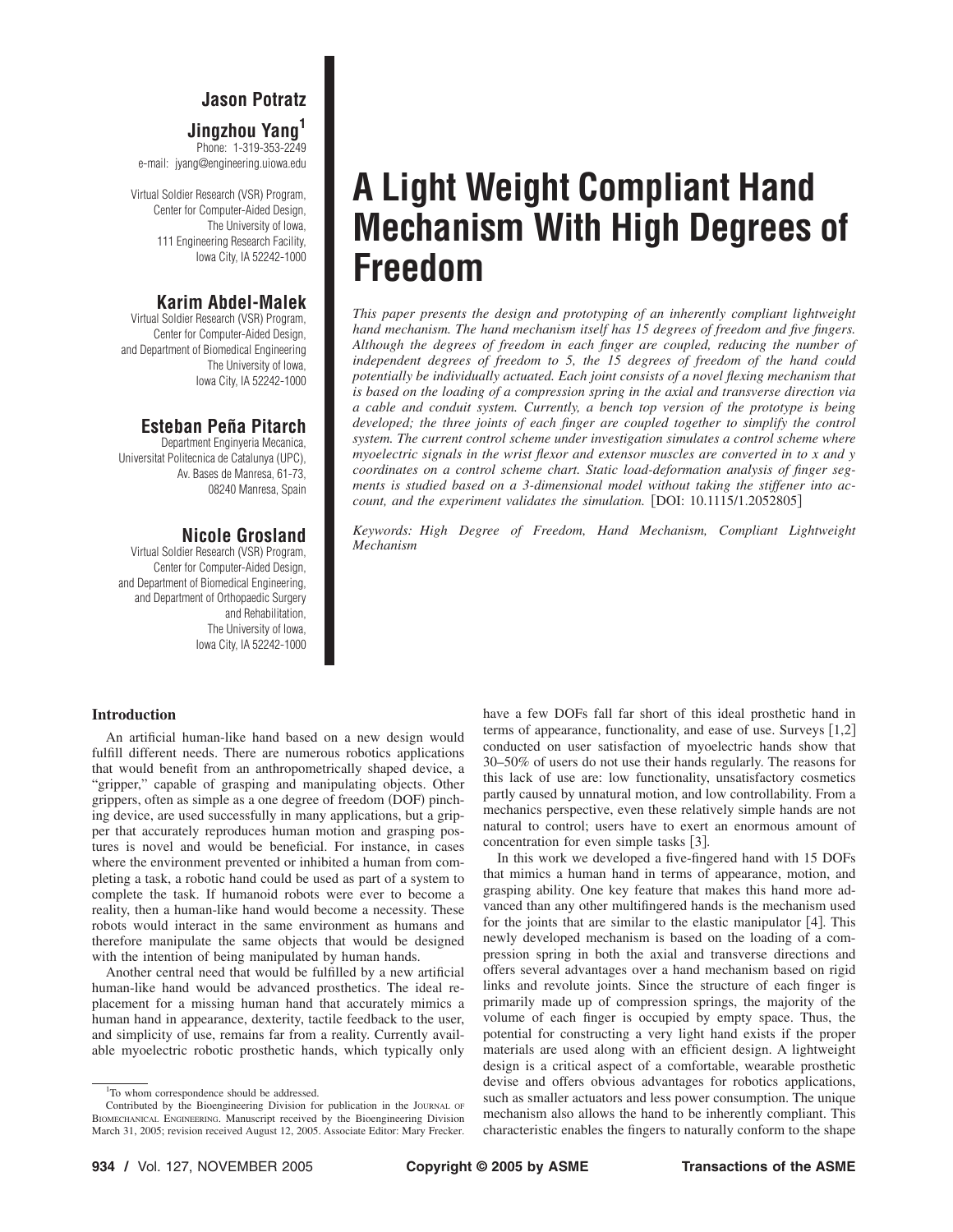

**Fig. 1** Degrees of freedom of fingers (see Ref. [15])

of the object that the hand is grasping. This makes for a more secure grip without deliberately adjusting the defection of each joint to achieve the desired shape. The joint mechanisms are actuated by a series of cables and conduits that allow the motors that actuate the joints to be located off the hand, also increasing the potential for a very lightweight hand. This work does not represent a completed product able to be used either as a prosthetic device or as gripper for a robot, but a step in that direction.

Some of the first mechanical hands were part of body-powered artificial limbs with a mechanical hook or claw type end effector. Powered mechanical hands have seen some significant advances since these hands were considered state of the art. These advances have occurred primarily in prosthetics applications. An ideal solution for replacing a human hand is still far from being realized. Possibly one of the reasons this is true is that the two primary design criteria for prosthetic hands are often conflicting ones. Because the hand is part of the body, it is unique to each person. Likewise, the ideal replacement for the human hand would also be unique to each user. On the other hand, any prototype device has to be a solution that is well accepted by enough users to warrant developing it into a marketable product [5]. Although there are many advanced hands under development, none of them incorpo-



**Fig. 2 Finger segment with cable and conduit**



**Fig. 3 Entire finger assembly**

rates all of the advancements that research has produced. Many of them implement advanced control schemes and sensors to achieve a significant level of automation, but many of the most advanced hands still do not have five powered fingers [6-11]. Carrozza et al. [12] proposed the SPRING hand that features underactuated mechanisms. Pons et al. [13] presented the MANUS-HAND that also uses the underactuated principle. None of them has as many fully actuated DOFs as the human hand, an attribute which of course, an ideal replacement for the human hand would have. These deficiencies are probably due to compromises made to save weight and to reduce the complexity of controlling a greater number of DOFs.

Many commercially available hands, such as the Otto Bock SensorHand™, only have three digits, usually the thumb, index, and middle fingers, and have two or three DOFs, which are coupled together, and actuated by one motor. Hands such as these are only capable of being used for a cylindrical grasp or chuck grasp. These grasps result from the same motion of the hand and are only differentiable depending on the size of the object and it position within the grasp. Such hands have only limited functional use [14].

#### **Design and Prototyping of the Hand Mechanism**

The key feature of this hand mechanism is its joint mechanism used for the finger joints. Unlike all other mechanical hands, which employ solid links with revolute joints or another conventional mechanism, this one makes use of a flexible element made up primarily of a compression spring. This spring comprises most of the structure for each finger segment, but it is also this flexible element that provides motion for the flexion and extension DOF of the finger. Each finger is made up of a series of three springs connected in series that are held in place by short aluminum finger segment links. Each segment, in the current design, has one DOF and is actuated by a single cable. Although, each joint currently has only one DOF to replicate the extension and flexion of the human finger, more cables could be added at appropriate orientations around certain finger segments to add additional DOFs; the DOFs would replicate the adbuction and adduction motion of the human finger. The DOF of the fingers of the human hand are described in Fig. 1.

Figure 2 depicts a computer aided design model of a typical joint segment that would be used to make up a finger. This segment includes a spring and the cable and conduit used to actuate the segment. Two aluminum finger segment links at either end are



**Fig. 4 Cable routing for two segments**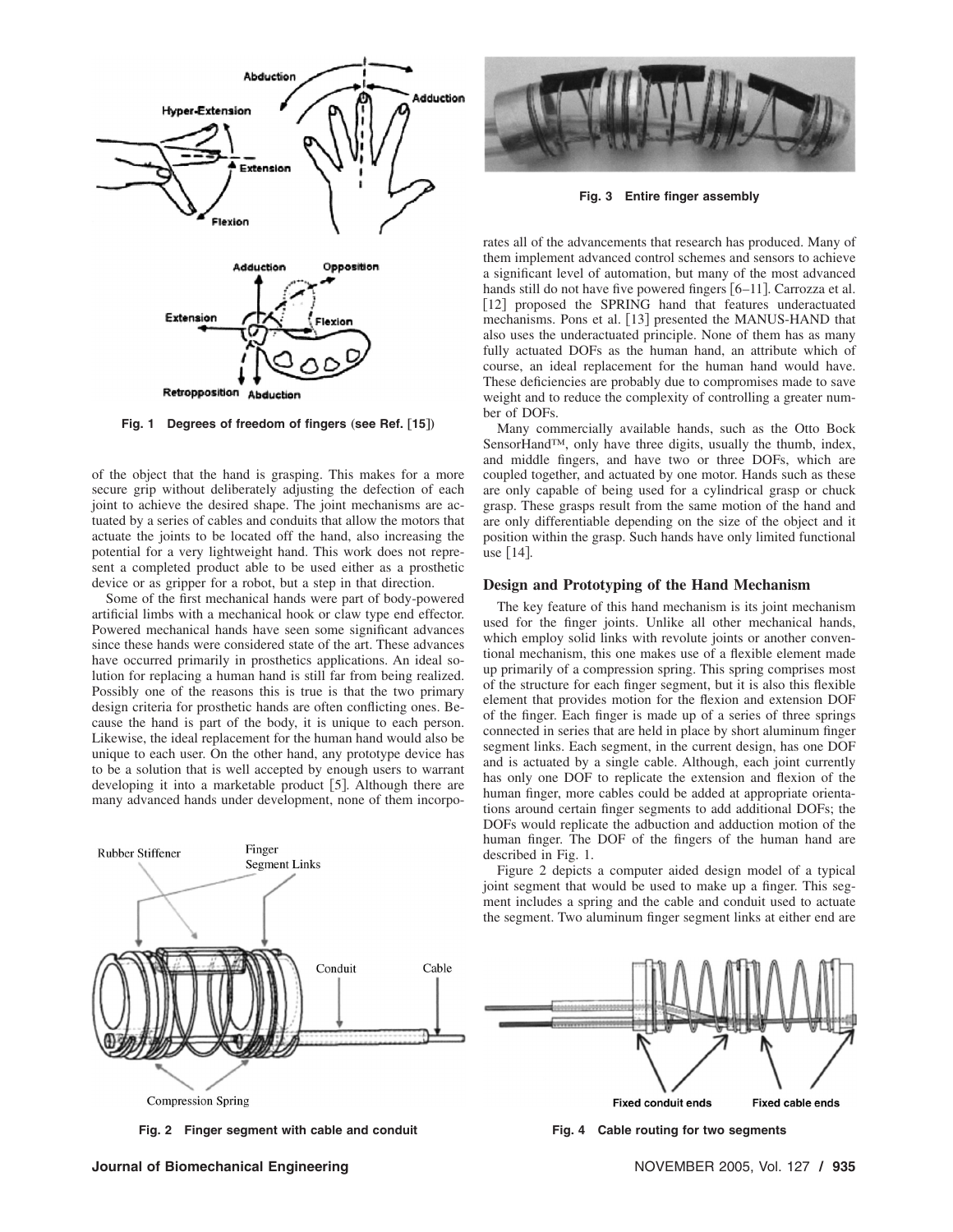**Table 1 Spring properties**

| Spring properties                                                                                                                                    |                                                                                                              |                                                                                                                            |                                                                                  |                                                                                              |                                                                                                |  |
|------------------------------------------------------------------------------------------------------------------------------------------------------|--------------------------------------------------------------------------------------------------------------|----------------------------------------------------------------------------------------------------------------------------|----------------------------------------------------------------------------------|----------------------------------------------------------------------------------------------|------------------------------------------------------------------------------------------------|--|
| Joint                                                                                                                                                | Outside spring<br>diameter<br>$o.d.$ (mm)                                                                    | Wire diameter<br>$d$ (mm)                                                                                                  | Length<br>L(mm)                                                                  | Number of<br>active coils<br>$\boldsymbol{n}$                                                | Spring constant<br>k(N/mm)                                                                     |  |
| $1 - 1$<br>$1 - 2$<br>$1 - 3$<br>$2 - 1$<br>$2 - 2$<br>$2 - 3$<br>$3-1$<br>$3 - 2$<br>$3 - 3$<br>$4 - 1$<br>$4 - 2$<br>$4 - 3$<br>$5 - 1$<br>$5 - 2$ | 18.0<br>22.0<br>22.0<br>13.6<br>17.7<br>21.0<br>12.7<br>13.6<br>17.7<br>12.7<br>13.6<br>17.7<br>10.6<br>12.7 | 0.965<br>0.927<br>1.016<br>0.610<br>0.737<br>0.914<br>0.762<br>0.622<br>0.724<br>0.699<br>0.610<br>0.699<br>0.622<br>0.737 | 22<br>19<br>21<br>21<br>20<br>32<br>19<br>20<br>33<br>21<br>23<br>25<br>19<br>21 | 2<br>$\overline{3}$<br>2.1<br>4<br>5<br>5<br>5<br>4.5<br>9.5<br>5<br>4.5<br>5.5<br>6<br>5.25 | 6.9<br>3.9<br>9.1<br>0.3<br>0.6<br>2.5<br>1.2<br>0.4<br>0.1<br>0.7<br>0.6<br>0.1<br>0.4<br>0.8 |  |
| $5 - 3$                                                                                                                                              | 15.8                                                                                                         | 0.838                                                                                                                      | 20                                                                               | 3.3                                                                                          | 2.7                                                                                            |  |

used to connect the spring to the springs in the preceding and following segments and to retain the ends of the cable and conduit. The finger segment links have a thread-like structure at each end that in effect screws into the first coil of the compression spring, holding the spring securely.

The joint segment also includes a rectangular rubber block, or stiffener, that runs the length of the compression spring opposite of the cable. The purpose of the stiffener is twofold, to resist axial compression of the spring and to resist hyperextension of fingers, which ensures a desirable deformed shape of the fingers when tension is applied to the cables. These characteristics are due to the fact that the rubber material that is between each coil of the spring has a much higher resistance to compression than the compression spring itself. Given that Young's modulus for rubber ranges from approximately  $7 \times 10^{-4}$  and  $4 \times 10^{-3}$  GPa and the cross-sectional area of the average size stiffener, it can be found that the stiffness coefficient of the average stiffener in terms of a Hooke's law relationship is between 22 and  $130(N/m)$ . The stiffness coefficient of the average spring used is approximately  $1.3(N/m)$ . Therefore the finger segments are roughly one to two orders of magnitude stiffer in terms of axial compression and hyperextension of the fingers as compared to a normal flexion motion. These stiffness values refer to the stiffener and spring considered independently in axial compression only. A more detailed explanation of the importance of spring stiffness in presented below.

Fifteen finger segments similar to those shown in Fig. 1 were developed to comprise an entire five-fingered hand with three segments in each of the four fingers and the thumb to make a total of 15 DOFs. The mechanical thumb is capable of bending in extension and flexion at the carpometacarpal, the metacarpophangeal MCP, and the interphangeal joints. Each mechanical finger is capable of bending in flexion and extension at the MCP, the proximal interphalangeal (PIP), and the distal interphalangeal (DIP) joints.

Figure 3 shows one entire finger unit with three finger segments and three cable and conduit sets to actuate all the segments. The tip of the thumb is located towards the right of the Fig. 3. On the left of Fig. 3 is the thumb base, which slips into the aluminum hand body fixture. Each finger can be added to and removed from the rest of the hand as one unit. The finger segment link closest to the hand for each finger is cylindrical for the majority of its length and fits with a slip fit into cylindrical holes in the hand body. The hand body is also constructed of aluminum and designed to resemble the shape of a hand. The fingers are arranged in a configuration that resembles human anthropometry thus the hand mechanism is suitable for grasping. The other four fingers are constructed in a similar fashion.

The cables and conduits run from the finger segment that they actuate, through the empty space in the center of the preceding elements, continue through the hollow finger bases, and exit though the bottom of the hand body fixture. This arrangement allows for a single segment to be actuated without affecting the other two segments located in that finger. Figure 4 shows how a set of cables and conduits would be routed through a series of finger segments. There is a large hole in each finger segment link that multiple cable and conduits sets can run through for the following finger segments. Figure 5 shows the complete hand with three DOFs for each of the five fingers, giving it 15 DOFs.

Without the inclusion of a rubber stiffener, the stiffness of the compression spring itself represents an important tradeoff in the design of a finger segment. The maximum normal force that can be generated between a finger and a grasped object is proportional to the stiffness of the springs in that finger. As the hand closes to grasp an object and a finger first comes into contact with the object, normal force is developed between the finger and the surface of the object. Given that the finger exerts a force on the grasped object, there is a corresponding equal and opposite force the object exerts on the finger. This force causes the flexing elements to tend to compress on the backside of the finger, opposite of the cable, causing the flexing element to assume a shape of pure axial compression, which is unsuitable for grasping an object. Increasing the stiffness of the springs will increase the maximum amount of normal force that the finger is able to produce and



**Fig. 5 Entire hand assembly**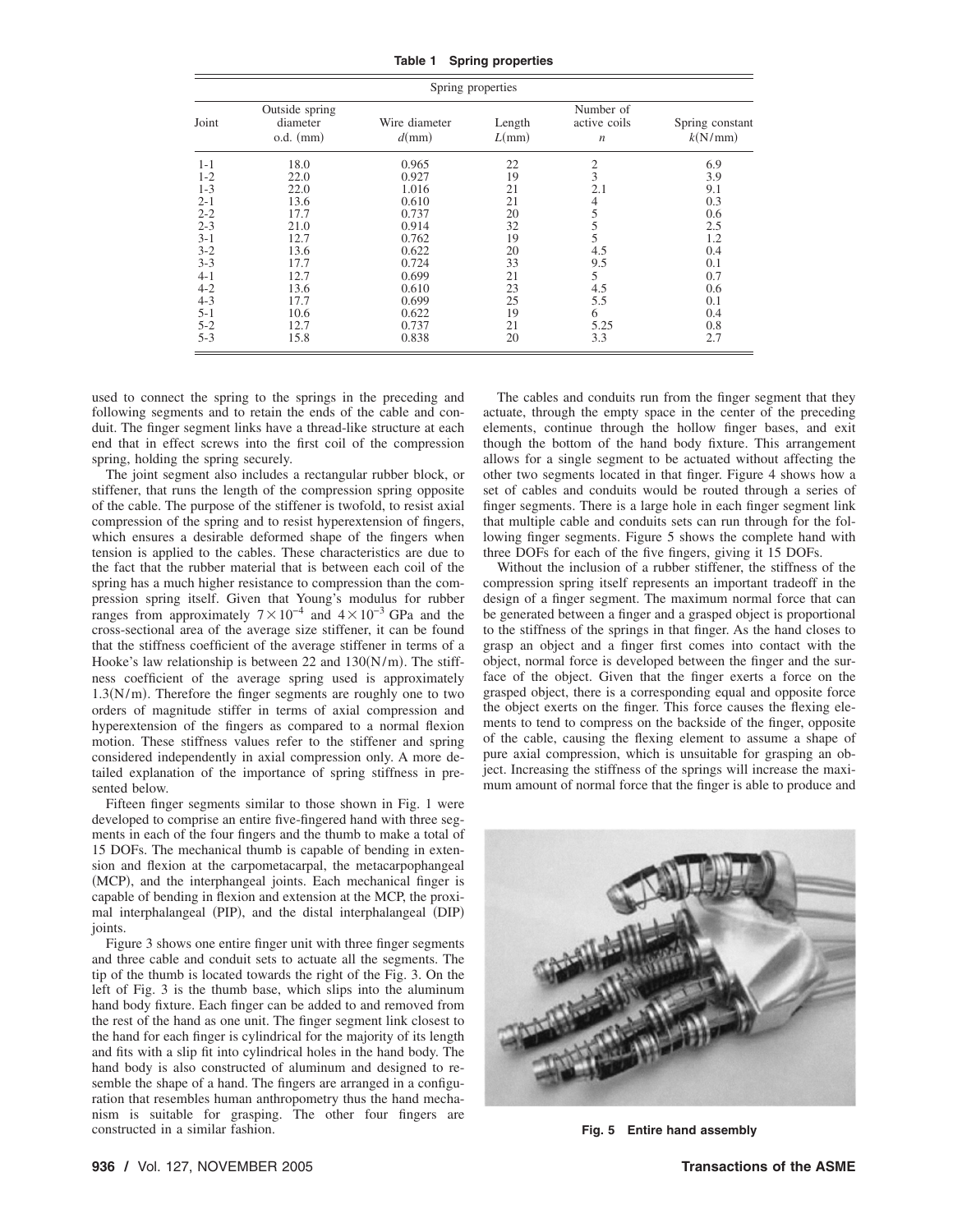| Finger | Joint                                                                                                             | Minimum<br>joint angle<br>(degrees) | Maximum<br>joint angle<br>(degrees) | Range of<br>motion<br>(degrees) | Rotation<br>(degrees) |
|--------|-------------------------------------------------------------------------------------------------------------------|-------------------------------------|-------------------------------------|---------------------------------|-----------------------|
| Thumb  | 1-1, interphangeal<br>1-2, metacarpophalangeal<br>1-3, carpometacarpal<br>total range of motion                   | 22<br>12<br>18                      | 49<br>44<br>49                      | 27<br>32<br>31<br>90            | 200                   |
| Index  | 2-1, distal interphalangeal<br>2-2, proximal interphalangeal<br>2-3, metacarpophalangeal<br>total range of motion | 12<br>12<br>$\mathbf Q$             | 83<br>62<br>66                      | 71<br>50<br>57<br>178           | 170                   |
| Middle | 3-1, distal interphalangeal<br>3-2, proximal interphalangeal<br>3-3, metacarpophalangeal<br>total range of motion | $\overline{4}$<br>12<br>10          | 76<br>72<br>84                      | 72<br>60<br>74<br>206           | 170                   |
| Ring   | 4-1, distal interphalangeal<br>4-2, proximal interphalangeal<br>4-3, metacarpophalangeal<br>total range of motion | 13<br>19<br>$\Omega$                | 75<br>87<br>56                      | 62<br>68<br>56<br>186           | 200                   |
| Little | 5-1, distal interphalangeal<br>5-2, proximal interphalangeal<br>5-3, metacarpophalangeal<br>total range of motion | 17<br>17<br>15                      | 76<br>77<br>63                      | 59<br>60<br>48<br>167           | 130                   |

therefore the maximum grasping force of the entire hand. Greater tension for actuating the hand would be required and therefore necessitate the use of large and more powerful motors for actuation.

The inclusion of a rubber stiffener on the backside of each element is the key to making this finger segment perform in a useful manner for developing a practical gripping device. Using a rubber stiffener to in effect increase the stiffness of the compression spring in only one direction is an innovative solution that simultaneously has the advantages a stiffer spring that can create greater grasping force and a softer spring that is easier to actuate.

Dimensions and the mechanical properties of the springs used are given in Table 1. These are properties of the coil springs themselves and not of bending segments including the rubber stiffeners. Springs were selected on a number of characteristics: fit to the cosmetic glove, length i.e., middle of spring lengthwise located at appropriate joint location), and stiffness.

Experiments were performed to measure the range of motion of the fingers and fingertip trajectory and orientation. Each finger was measured individually by placing the base of a finger in a clamp and marking the position and orientation of the fingertip as the motors were stepped in small increments. The results are displayed in Table 2 and Fig. 6. Joint angles are defined as the angle of deflection from one end of the spring to the other. They are determined by the orientation of one finger segment link with respect to the previous one. The maximum joint angle refers to the joint angle at full flexion. The minimum joint angle is not usually zero because the at rest position of the fingers is slightly bent instead of straight out from the hand.

These experiments point out that range of motion of the fingers is one area where there is room for improvement in the design of the hand. It is suggested that the total range of motion for the fingers of the human hand is 215 degrees for the thumb and between 270 and 300 degrees for the index, middle, ring, and little fingers [15]. Because of this deficiency, the hand sometime has trouble grasping small objects in certain grasp types, for instance grabbing a pencil in a cylindrical grasp.

#### **Aesthetics**

The need to have a realistic, esthetically pleasing device is especially true in the field of prosthetics. For many prosthesis users, the esthetics of a device is just as important as the functionality. The ideal replacement for the human hand is one that perfectly mimics not only the function of the human hand but also the appearance including size, shape, weight, texture, color, and movement. The user of a prosthetic device has to be very comfortable using it and the ideal comfort level naturally includes appearance among other things [5]. To help achieve this ideal, this hand was intentionally designed for use with a cosmetic glove covering it. The glove resembles a human hand and forearm, and this dictated the dimensions of the majority of the components used in the construction of the hand. The diameters of the finger segment links and of the springs were chosen so that they would closely match the inner dimensions of the cosmetic glove. The lengths of springs were carefully chosen so that middle of the spring lengthwise, and therefore the middle of the curve of the deflected finger segment, would coincide with the location of the knuckles of the cosmetic glove. The glove is made of silicone, available in several skin colors, and produced by Ossur. Changes in shape could still be made to the hand's structure to achieve a closer resemblance to the shape of a human hand, especially in the case of the hand body. To achieve the ideal shape for an entire hand assembly, would necessitate a close focus on human hand anthropometry when designing all the components.

Results for the developmental stage of this more realistic mechanical hand have been satisfactory. Figures 7 and 8 compare, respectively, the palm side and the back of the hand of the mechanical hand with a human hand. Each photo shows the human hand on the right, the artificial hand on the left. Although there is some difference in color between the human and cosmetic glove, which is available in many skin tones, the shape of artificial hand does mimic the human hand well, especially considering that improvements could be made with a more anthropometrically driven design.

#### **Static Load-Deformation Analysis of Finger Segments**

The linear load-deformation relationship for a small element of the helical spring will first be established without taking the stiffener into account. There are two coordinate systems, the global system denoted by *abc* and the local system denoted by *xyz*. The *a* axis is along the center line of the undeformed element. The *x* axis is along the center line of the wire, The *y* axis is perpendicular to the *a* axis as shown in Fig. 8. The external load is **F**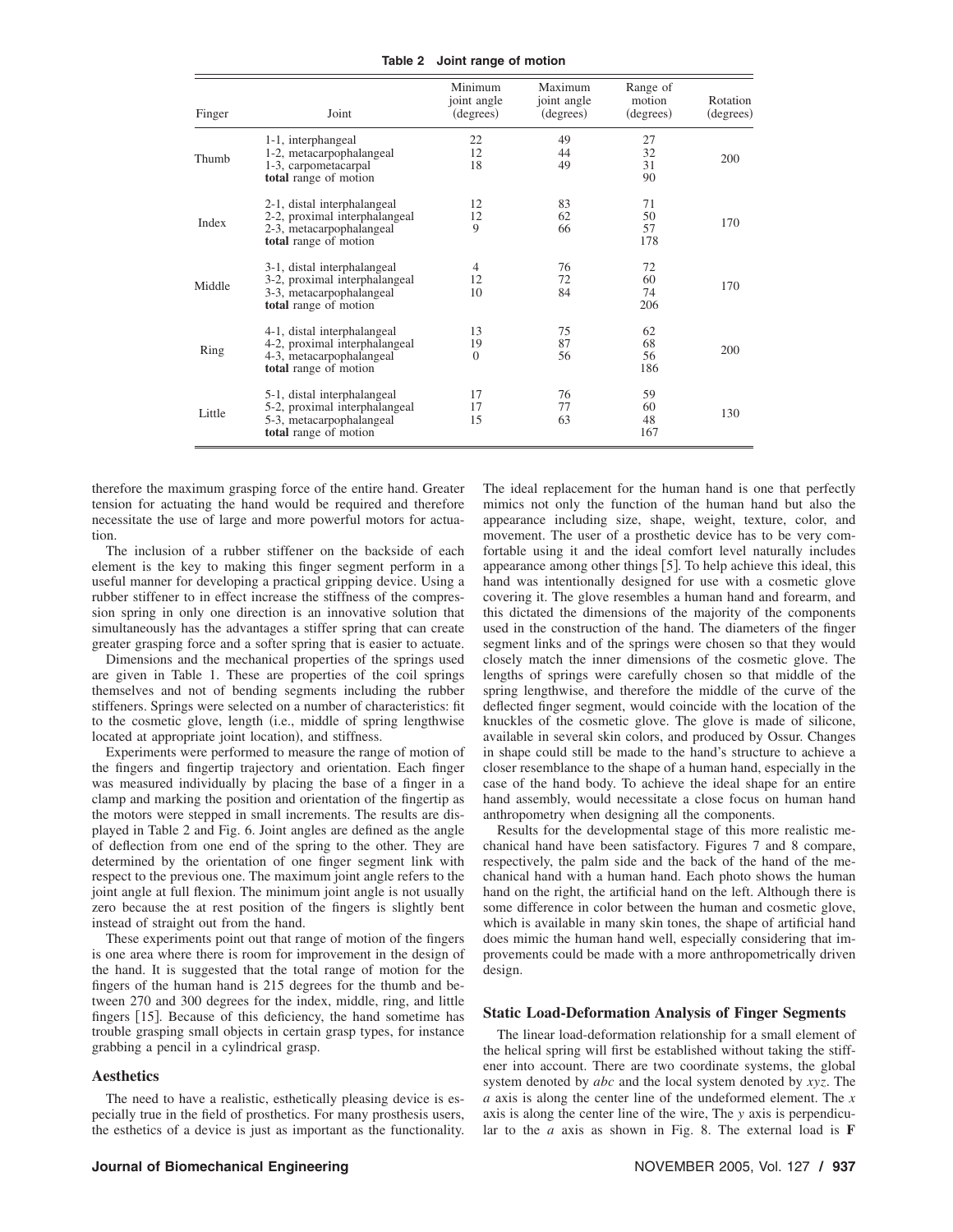

Fig. 6 Fingertip trajectory, arrows specify fingertip orientation along the trajectory (in **flexion/extension**…

 $=[F_a F_b F_c]^T$  and  $\mathbf{M} = [M_a M_b M_c]^T$  at the bottom center point of the top knuckle. The pitch angle is defined by  $\eta$  $=$ arctan( $L/n\pi D$ ) where *n* is the number of active coils, *d* is the wire diameter, *D* is the mean spring diameters, *L* is the length of the loaded spring.

For one element in Fig. 9, the rotational angle  $\phi$  with respect to the *a* axis changes from  $\phi_1$  to  $\phi_2$ . The internal forces and moments at the local coordinate system *xyz* are obtained using the following transformations:

- (a) Translating the action of the force along the global  $a$  axis
- b Rotating it to the direction of the local *y* axis
- c Translating it along the local *y* axis
- (d) Rotating it the pitch angle about the local *y* axis

Therefore the internal forces and moments can now be expressed as the multiplication of the associated transformation matrices as follows:

$$
\mathbf{Q}_{xyz} = \mathbf{R}_{\eta} \mathbf{U}_{y} \mathbf{R}_{\phi} \mathbf{U}_{a} \mathbf{Q}_{abc} \tag{1}
$$

where  $Q_{xyz} = [F_x F_y F_z M_x M_y M_z]$ *<sup>T</sup>*, **Q***abc*  $=[F_a F_b F_c M_a M_b M_c]^T$ , and where each matrix is defined in Lindkvist [16]. The elastic energy of the curved beam between angles  $\phi_1$  and  $\phi_2$  is defined by Lindkvist [16]

 $222 - 22$ 

$$
U = \int_{\phi_1}^{\phi_2} \left[ \frac{\left( F_x + \frac{2M_z}{1 + (\tan \eta)^2} \right)^2}{2EA} + \frac{F_y^2}{2kGA} + \frac{M_z^2}{2EI} + \frac{M_x^2}{2GK} + \frac{F_x^2}{2kGA} + \frac{M_y^2}{2EI} \right] \frac{D}{2 \cos \eta} d\phi
$$
 (2)

where *E* and *G* are the material elastic normal and tangential modula, respectively,

$$
J = \frac{\pi D^4}{8} \left( 1 - \frac{1}{2} \left( \frac{d}{D} \right)^2 - \sqrt{1 - \left( \frac{d}{D} \right)^2} \right)
$$

and

$$
K = \left(1 + 3\left(\frac{d}{D(1 + (\tan \eta)^2)}\right)^2 / 16\left(1 - \left(\frac{d}{D(1 + (\tan \eta)^2)}\right)^2\right) \pi d^4 / 32
$$
  

$$
F_x = F_c \cdot \cos \eta \cdot \cos \phi + F_a \cdot \sin \eta + F_b \cdot \cos \eta \cdot \sin \phi \quad (3a)
$$

**938 /** Vol. 127, NOVEMBER 2005 **Transactions of the ASME**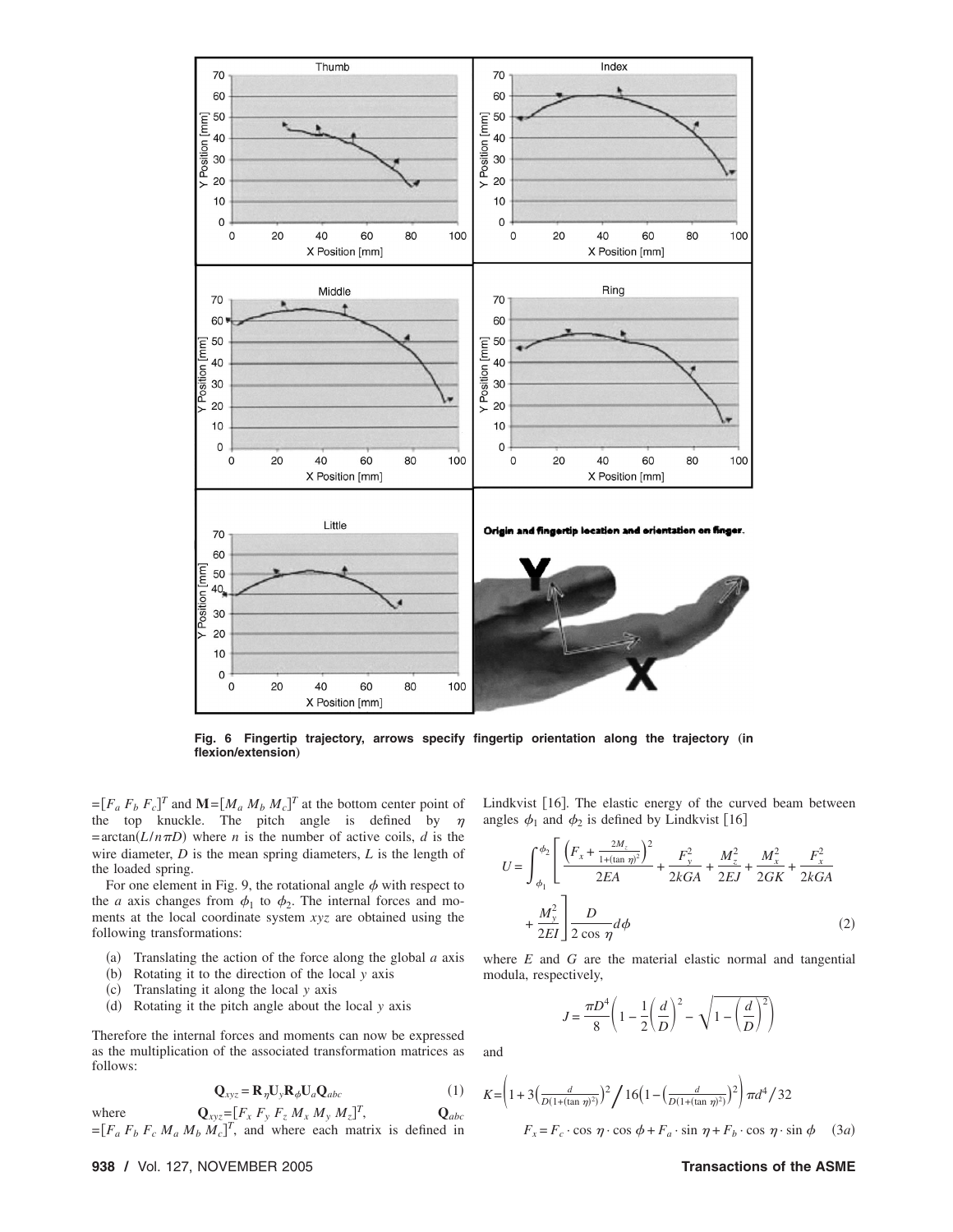

Fig. 7 Artificial and human hand (palm)



**Fig. 9 The spring element and the coordinate systems**

$$
F_y = -F_b \cdot \cos \phi + F_c \cdot \sin \phi \tag{3b}
$$

$$
F_z = F_a \cdot \cos \eta - F_c \cdot \cos \phi \cdot \sin \eta - F_b \cdot \sin \eta \cdot \sin \phi \quad (3c)
$$

$$
M_x = \frac{D}{2} F_a \cdot \cos \eta + M_c \cdot \cos \eta \cdot \cos \phi + M_a \cdot \sin \eta
$$
  
+  $M_b \cdot \cos \eta \cdot \sin \phi + F_b \left( -\frac{D}{2} (\phi_2 - \phi) \cdot \cos \phi \cdot \sin \eta \right)$   
-  $\frac{D}{2} \sin \eta \cdot \sin \phi \left( + \frac{D}{2} (\phi_2 - \phi) \cdot \sin \phi \cdot \sin \eta \right)$   
-  $\frac{D}{2} \sin \eta \cdot \cos \phi$  (3*d*)

$$
M_y = -M_b \cdot \cos \phi + M_c \cdot \sin \phi - \frac{D}{2} F_c (\phi_2 - \phi) \cdot \cos \phi \cdot \tan \eta
$$
  

$$
- \frac{D}{2} F_b (\phi_2 - \phi) \cdot \sin \phi \cdot \tan \eta
$$
 (3*e*)

$$
M_z = M_a \cos \eta - \frac{D}{2} F_a \cdot \sin \eta - M_c \cos \phi \cdot \sin \eta - M_b \sin \eta \cdot \sin \phi
$$
  
+ 
$$
F_b \left( -\frac{D}{2} \cos \eta \cdot \sin \phi + \frac{D}{s} (\phi_2 - \phi) \cos \phi \cdot \sin \eta \cdot \tan \eta \right)
$$
  
+ 
$$
F_c \left( -\frac{D}{2} \cos \eta \cdot \cos \phi - \frac{D}{s} (\phi_2 - \phi) \sin \phi \cdot \sin \eta \cdot \tan \eta \right)
$$
(3*f*)

Using the Castigliano theorem, the deformation at the end of the element is

$$
\begin{aligned} \delta d^e_a = \frac{\partial U}{\partial F_a}, \quad \delta d^e_b = \frac{\partial U}{\partial F_b}, \quad \delta d^e_c = \frac{\partial U}{\partial F_c}, \quad \delta \varphi^e_a = \frac{\partial U}{\partial M_a}, \\ \delta \varphi^e_b = \frac{\partial U}{\partial M_b}, \quad \delta \varphi^e_c = \frac{\partial U}{\partial M_c} \end{aligned}
$$

and if we write in matrix form  $\mathbf{q}_{abc}^e = H \mathbf{Q}_{abc}^e$ , where  $H_{6 \times 6}$  is the element stiffness matrix [16].

The deflection obtained above characterizes the displacement of the fixed end with respect to the free end resolved in the  $x_1y_1z_1$ system. Therefore, it is now necessary to transform it to the coordinate system *xyz* in Fig. 10(*a*). Indeed, the system  $x_1y_1z_1$  is a local coordinate system at the free end of the spring; the system



**Fig. 8 Back of hand**



Fig. 10 Coordinate systems (a). The relationship of three sys- $\tanh{b}$ . *xyz* and  $x_2y_2z_2$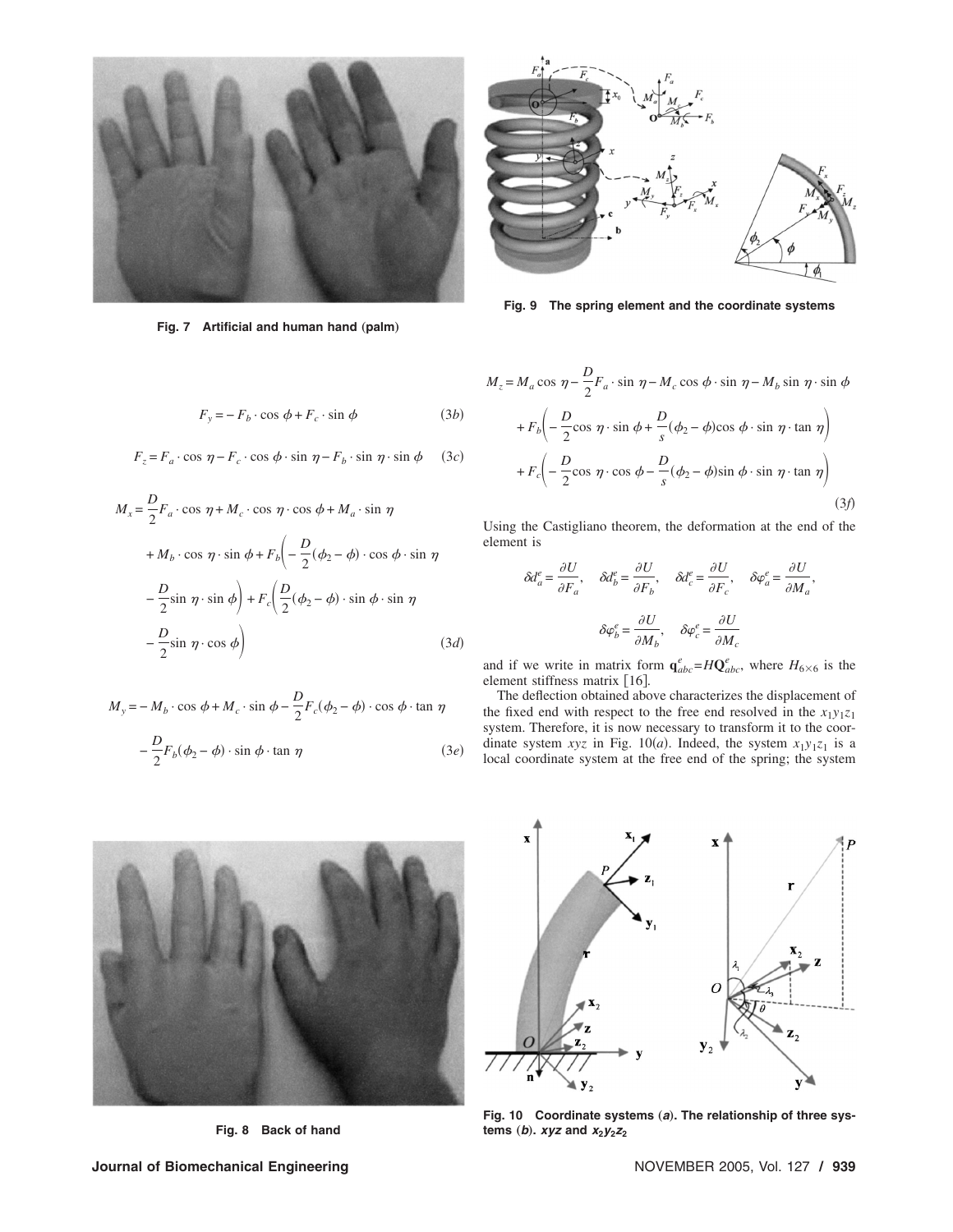$$
x_2y_2z_2
$$
 is another local coordinate system, which locates at the fixed end, coincides with the origin *O* of the global coordinate system *xyz* and has the same orientation of the system  $x_1y_1z_1$ . The vector  $r=[x \ y \ z]^T$  is defined in *xyz* system. Angles  $\alpha$ ,  $\beta$ , and  $\gamma$  from the element stiffness model are the deflection angles (Euler's angles) at the fixed end in  $x_1y_1z_1$  system.

From 
$$
x_1y_1z_1
$$
 to  $x_2y_2z_2$ 

 $[x_2 \ y_2 \ z_2]^T = -[x_1 \ y_1 \ z_1]$  $(4)$ 

The relationship between the two coordinate system  $x_2y_2z_2$  and *xyz* can be defined by

$$
r_{x_2y_2z_2} = R r_{xyz} \tag{5}
$$

where

$$
R = \begin{bmatrix} \cos \beta \cos \gamma & -\cos \beta \sin \gamma & \sin \beta \\ \cos \alpha \sin \gamma + \sin \alpha \sin \beta \cos \gamma & \cos \alpha \cos \gamma - \sin \alpha \sin \beta \sin \gamma & -\sin \alpha \cos \beta \\ \sin \alpha \sin \gamma - \cos \alpha \sin \beta \cos \gamma & \sin \alpha \cos \gamma + \cos \alpha \sin \beta \sin \gamma & \cos \alpha \cos \beta \end{bmatrix}
$$
(6)

Assume the unit vector  $x_2 = [\cos \lambda_1 \cos \lambda_2 \cos \lambda_3]^T$  and the relationship is shown in Fig. 10*(b)*. Therefore, we have the following equations from Fig. 10*b*

$$
(\cos \lambda_1)^2 + (\cos \lambda_2)^2 + (\cos \lambda_3)^2 = 1
$$
\n(7*a*)

$$
\cos \lambda_3 = \tan \theta \cos \lambda_2 \tag{7b}
$$

$$
\tan \theta = \frac{z}{y} \tag{7c}
$$

$$
\lambda_1 = \alpha \tag{7d}
$$

The position vector of the free end can be represented in 
$$
xyz
$$
 by

$$
\begin{Bmatrix} x \\ y \\ z \end{Bmatrix} = \begin{Bmatrix} -x_1 \cos \beta \cos \gamma - x_3 \sin \beta + x_2 \cos \beta \sin \gamma \\ x_3 \cos \beta \sin \alpha - x_1 (\cos \gamma \sin \alpha \sin \beta + \cos \alpha \sin \gamma) - x_2 (\cos \alpha \cos \gamma - \sin \alpha \sin \beta \sin \gamma) \\ -x_3 \cos \beta \cos \alpha - x_1 (-\cos \alpha \cos \gamma \sin \beta + \sin \alpha \sin \gamma) - x_2 (\sin \alpha \cos \gamma + \cos \alpha \sin \beta \sin \gamma) \end{Bmatrix}
$$
(8)

The final deflection of the free end with respect to the fixed end is defined by

$$
\Delta x = L - x \tag{9a}
$$

where  $\Delta x$  is the deflection in *x* direction

$$
\Delta y = y \tag{9b}
$$

where  $\Delta y$  is the deflection in *x* direction

$$
\Delta z = z \tag{9c}
$$

where  $\Delta z$  is the deflection in *z* direction The three rotation angles are derived as

$$
\lambda_1 = \alpha \tag{9d}
$$

$$
\lambda_2 = \text{Arccos}\left(\sqrt{\frac{1 - (\cos \alpha)^2}{1 + (z/y)^2}}\right) \tag{9e}
$$

#### **Table 3 The mechanical properties**

| $d = 0.0023$ m<br>$D = 0.034$ m<br>$n=6$<br>$L = 0.036$ m<br>$h = 0.09549$ m<br>$E=210$ GPa<br>$K = Gd^4/8nD^3$ |
|-----------------------------------------------------------------------------------------------------------------|
| $G = 80$ GPa                                                                                                    |
|                                                                                                                 |

$$
\lambda_3 = \text{Arccos}\left(\frac{z}{y}\cos\lambda_2\right) \tag{9f}
$$

Equations  $(9a)$ – $(9f)$  characterize the resulting motion after applying a force through the cable-conduit to move the upper compression link.

We implement the deformation equations where mechanical properties of the spring element are shown in Table 3.

To run the element stiffness model one can obtain the numerical results and compare them with experiment results in Tables 4–6 as follows, where the unit for the force is Newton  $(N)$ , the unit for the moment is Newton by meter  $(N \, \text{m})$ , and each table shows that



**Fig. 11 Experiment setup for a finger of the hand mechanism**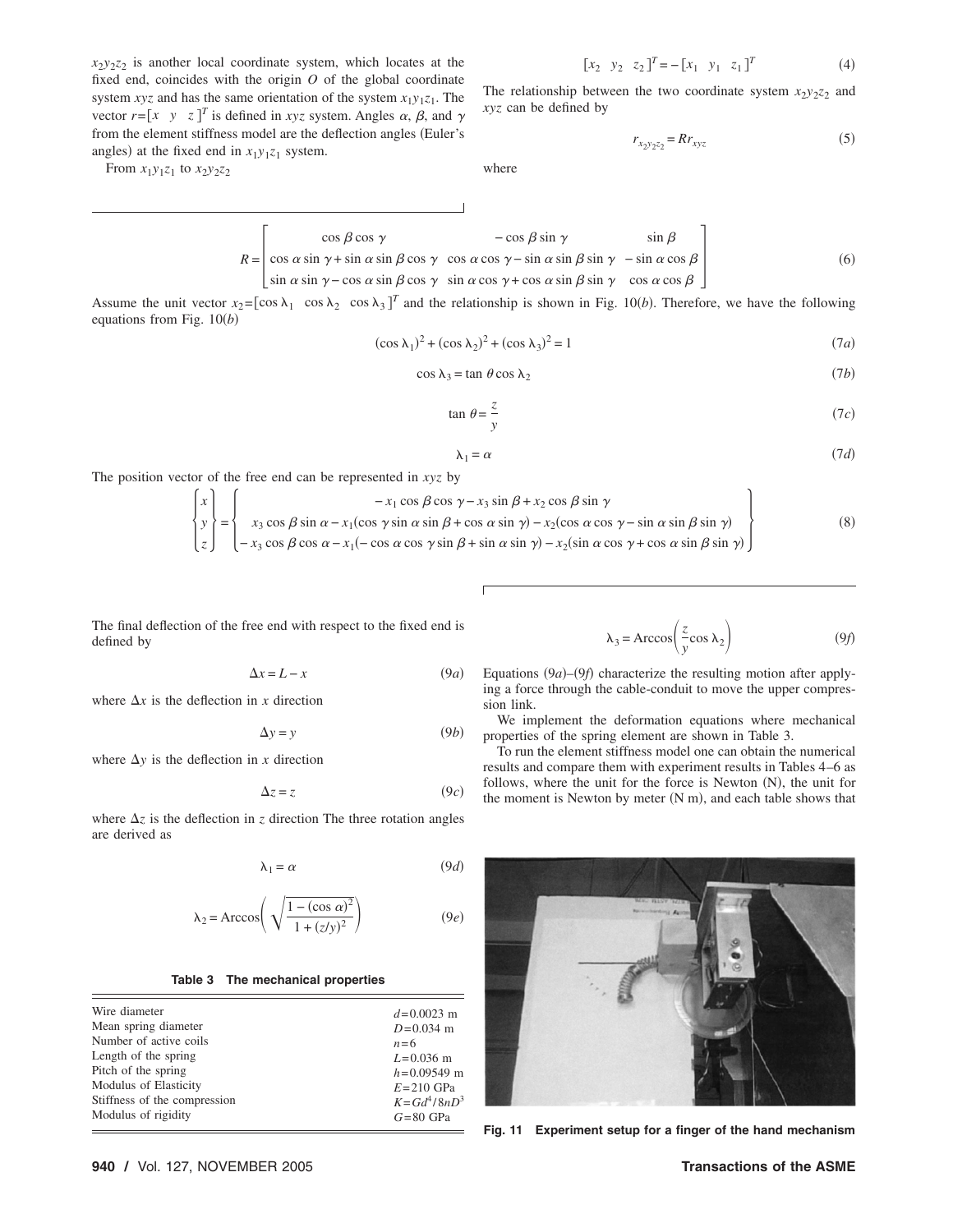it has different external load in the cable-conduit. The results through numerical and experiment methods are close.

A mechanism is set up to test the flexing/load relationship for each mechanical spring (Fig. 11). It includes several parts: a pulley, weight block, a frame fixing the base of finger springs. The loads are supplied by different weights through wires in every knuckle. In our experiment we used three different weights: 1, 5, and 10. The results are shown in Tables 4–6.

The method of loading the compression spring used in this design induces a lateral deflection with a relative translation and rotation of the upper compression link. Recall that the lower compression link is considered fixed because the motions of the different segments of the finger are independent (Fig. 12). This particular aspect of the mechanical spring is what has enabled us to develop a finger-like action, yet maintain the compliant aspect of the hand. Note that both the analytical characterization and the experimental results have been carried out without the rubber stiffener. However, the case with the rubber stiffener is easily derived from the general case without the rubber stiffener.

In Fig. 12, force is transmitted through cable 1. Force 1 is the tension placed on the cable. To exert force 1 on the cable it is necessary to exert an equal and opposite force, force 2, on the conduit. These forces are transmitted through the cable and conduit to each end of segment 1. This results in a pair of compressive forces acting on segment 1 and independent motion of that segment.

#### **Actuation System**

**Power Transmission.** For the current state of development of the hand mechanism, a bench-top actuation system serves well for experimentation and further development. The current hand mechanism reduces the 15 DOFs of the hand to five independent DOFs by coupling together the three DOFs in each finger. Coupling the joints together in this manner allows for a less complex actuation and control system that will allow for development of the mechanical characteristics of the hand itself, such as grasp strength and range of motion. At the same time it will allow for research to be conducted on the concept of coupling the joints in the hand. This is important for two reasons. Fewer motors will allow for a smaller, lighter weight actuation system, which will be a crucial step in refining the hand to a level where it can be used as a prosthetic device. The joints of the human fingers are not coupled together in an exact one-to-one relationship, but there is certainly some coupling that exists. An actuation system that also couples the joints together will lead to a better understanding of this idea.

The actuation system includes the cables that actuate each finger segment and the conduit that houses and routes the cables. The conduit also transmits an equal and opposite force that acts on the segment link on the opposite end of the compression spring as the link upon which the tension from the cable acts. The equal and opposite force restricts the tension in a cable to actuating only the

| $x1$ (mm)       | v1(mm)          | $z1$ (mm)       | $\alpha$ (degree)             | $\beta$ (degree)           | $\gamma$ (degree)          |
|-----------------|-----------------|-----------------|-------------------------------|----------------------------|----------------------------|
| $-30.7$         | 2.0             | 2.3             | 0.6                           | 67                         | $-6.9$                     |
| $x$ (mm)        | y(mm)           | $z$ (mm)        | $\lambda_1$ (degree)          | $\lambda_2$ (degree)       | $\lambda_3$ (degree)       |
| 30.8            | 1.6             | 13              | 0.5                           | 89.5                       | 89.6                       |
| $\Delta x$ (mm) | $\Delta y$ (mm) | $\Delta z$ (mm) | $\Delta\lambda_1$ (degree)    | $\Delta\lambda_2$ (degree) | $\Delta\lambda_3$ (degree) |
| 5.1             | 1.6             | 13              | 0 <sub>6</sub>                | 89.5                       | 89.6                       |
| 5.1             | 1.5             | 1.2             | Experiment results<br>$\cdot$ | $\cdots$                   | $\cdots$                   |

**Table 4** *Fx***=−6,** *Fy***=0,** *Fz***=0,** *Mx***=0,** *My***=−0.051,** *Mz***=0.051**

**Table 5** *Fx***=−9,** *Fy***=0,** *Fz***=0,** *Mx***=0,** *My***=−0.102,** *Mz***=0.051**

| $x1$ (mm)<br>$-27.9$ | $v1$ (mm)<br>1.9 | $z1$ (mm)<br>4.2      | $\alpha$ (degree)<br>1.0          | $\beta$ (degree)<br>129                   | $\gamma$ (degree)<br>$-6.8$        |
|----------------------|------------------|-----------------------|-----------------------------------|-------------------------------------------|------------------------------------|
| $x$ (mm)<br>28.2     | y(mm)<br>13      | z(mm)<br>22           | $\lambda_1$ (degree)<br>10        | $\lambda_2$ (degree)<br>89.4              | $\lambda_3$ (degree)<br>89.1       |
| $\Delta x$ (mm)      | $\Delta y$ (mm)  | $\Delta z$ (mm)<br>22 | $\Delta\lambda_1$ (degree)<br>1.0 | $\Delta\lambda_2$ (degree)<br>$89\bar{4}$ | $\Delta\lambda_3$ (degree)<br>89.1 |
| 7.7                  | 1.3              | 2.1                   | Experiment results<br>.           | $\cdots$                                  | $\cdots$                           |

#### **Table 6** *Fx***=−12,** *Fy***=0,** *Fz***=0,** *Mx***=0,** *My***=−0.051,** *Mz***=0.153**

| $x1$ (mm) | v1(mm)    | $z1$ (mm) | $\alpha$ (degree)                                    | $\beta$ (degree)           | $\gamma$ (degree)          |
|-----------|-----------|-----------|------------------------------------------------------|----------------------------|----------------------------|
| $-25.2$   | 5.4       | 2.2       | 13                                                   | 5.8                        | $-19.3$                    |
| $x$ (mm)  | v(mm)     | $z$ (mm)  | $\lambda_1$ (degree)                                 | $\lambda_2$ (degree)       | $\lambda_2$ (degree)       |
| 25.7      | 3.2       | 0.4       |                                                      | 88.6                       | 89.8                       |
| $dx$ (mm) | $dv$ (mm) | $dz$ (mm) | $\Delta\lambda_1$ (degree)                           | $\Delta\lambda_2$ (degree) | $\Delta\lambda_3$ (degree) |
| 10.2      | 3.2       | 0.4       | 13                                                   | 88.6                       | 89.8                       |
| 10.1      | 3.2       | 0.4       | <b>Experiment Results</b><br>$\cdot$ $\cdot$ $\cdot$ | $\cdots$                   | $\cdots$                   |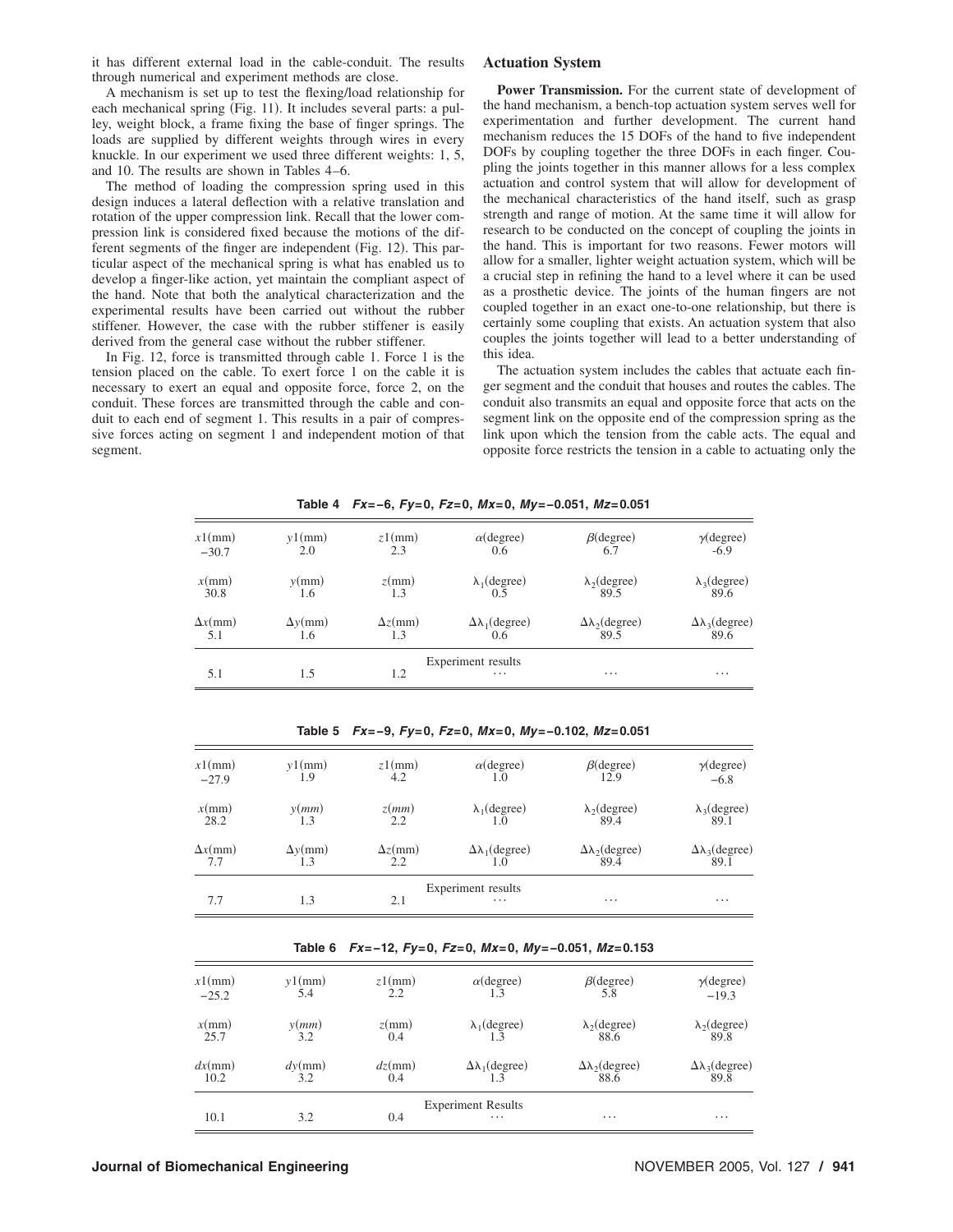

**Fig. 12 Force transmission through cable 1**

intended finger segment. The actuation system also contains five stepper motors which each turn three pulleys; each pulley turn actuates one cable each. The rest of the actuation system consists of assorted hardware to connect three pulleys to each motor and to connect one cable to each pulley, and a fixture to hold all of the motors and pulleys. Finally, 15 cable adjusters individually adjust the pretension in each cable in order for all three cables in one finger to begin to displace all the finger segments simultaneously.

To reduce cost and complexity for this stage of development, the joints are coupled to reduce the DOFs of the actuation system for the hand. The coupling is achieved by actuating all three DOFs for each finger with one stepper motor that rotates three pulleys. The circumferences of the pulleys were varied with respect to each other according to the maximum displacement of the cable necessary to draw the corresponding finger segment to its maximum defection. This way, the three finger segments in a given finger would be at the same percentage of full deflection at all times. All three segments would begin to move simultaneously. They would also reach their maximum displacement simultaneously at one orientation of the motor. Coupling the joints in this manner provides a motion that is similar to natural human flexion and extension of the fingers because human DIP and PIP joints move in a coupled manner as well.

The joint mechanisms are actuated by a series of cables and conduits that allow the motors that actuate the joints to potentially be located off the hand, also increasing the potential for a very light weight hand. There are several options for the locations of the actuators. In any case the actuation system would need to be made more efficient so that smaller, lighter motors could be used and the entire actuation system could be contained in a smaller, more ergonomic package. The first option would be in the palm of the hand. For this option the motors would have to be extremely small, since there would still likely be at least five motors. This would also increase the weight of the hand mechanism and locate the center of mass of the device further away from the users shoulder. The second option would take advantage of fact that the forces are transmitted through flexible cable conduit pairs and locate the motors completely off of the limb. The motors could be clustered in an ergonomic package that is worn somewhere else on the body, possibly in a pack worn around the waist. The cables could then run from the pack, under the clothes, to the hand. The advantage would be that much of the weight could be located completely off of the limb, minimizing the burden on the user. The disadvantage would be the addition of another component to the system that the user would have to wear. If the amount of residual limb allowed for it, the third option would be a compromise between the first two options. This would be to locate the motors in the forearm or wrist space. This would locate the weight further up the user's limb reducing the perceived weight of the device and eliminate the need for an additional pack to be worn.

**Performance Requirements.** The first requirement to consider is the amount of force it takes to displace the fingers to full flexion and how much torque is required of the motors to exert this much force on the cables. This is the minimum force required to produce the posture with the tightest grip. Additional force will need to be generated in order to produce significant normal force on the surface of a grasped object. It is also just as important to consider the pulley radii that will be used with the motors, as this will give a direct relationship between the force and torque necessary to pull the cables. Table 7 lists the force necessary to displace each joint to full displacement and the total force necessary to displace each finger. Also listed is the required torque for the pulley sizes used.

Another consideration to take into account is the maximum and minimum change in orientation that the motor will be expected to make in one movement. Since the average draw required is less the one inch of cable (listed in Table  $7)$  and the draw for any individual finger segment is less than the circumference of the corresponding pulley, no motor needs to rotate the output shaft of the gearbox an entire 360 deg. Therefore the movements that require the highest angular velocities are very short in duration, less than 1s if the hand is to mimic the rate at which a human can go from full extension to full flexion. Because of this, a motor that can accelerate and decelerate quickly quickly enough to reach an average angular velocity of greater than one revolution per second) is required for movements as quick as a human, whereas, when humans grasp and manipulate and object many times very precise movements of the fingers are required. Therefore a motor that can be precisely positioned is also necessary. Since no other dedicated device, such as an electrically triggered brake, is used to maintain cable tension in static loading situations, an additional requirement of the actuation system is that the motors provide a means to stabilize and hold the position of the hand when it is just maintaining a posture or grasping an object.

**Motors and Control Setup.** For the experimentation and development stage a system that is easily reconfigurable and expandable has obvious advantages. The overall control and actuation system consists of stepper motors, stepper motor drives, a power supply, a motion controller PCI card located in a host desktop personal computer (PC) and the interconnect module. Five NEMA size-17, bipolar, hybrid, 1.8 deg, direct current (dc) stepper motors equipped with 3.6:1 gear reduction via an offset spur gear provide mechanical power for the hand. Five RMS Technologies, R208 microstepping drives power the motors (Table 8). The drives receive direction and velocity commands from the controller and then energize the windings of motor accordingly. The electrical power is provided by two variable voltages  $(0 \text{ to } 15 \text{ V})$ ,  $40$ A DC power supplies connected in series, providing variable voltage over the input range of the drives  $(12–24 \text{ V})$ . The motion controller is DMC-1850 five-axis motion controller that resides in the PCI Bus of a standard desktop PC. It has its own micropro-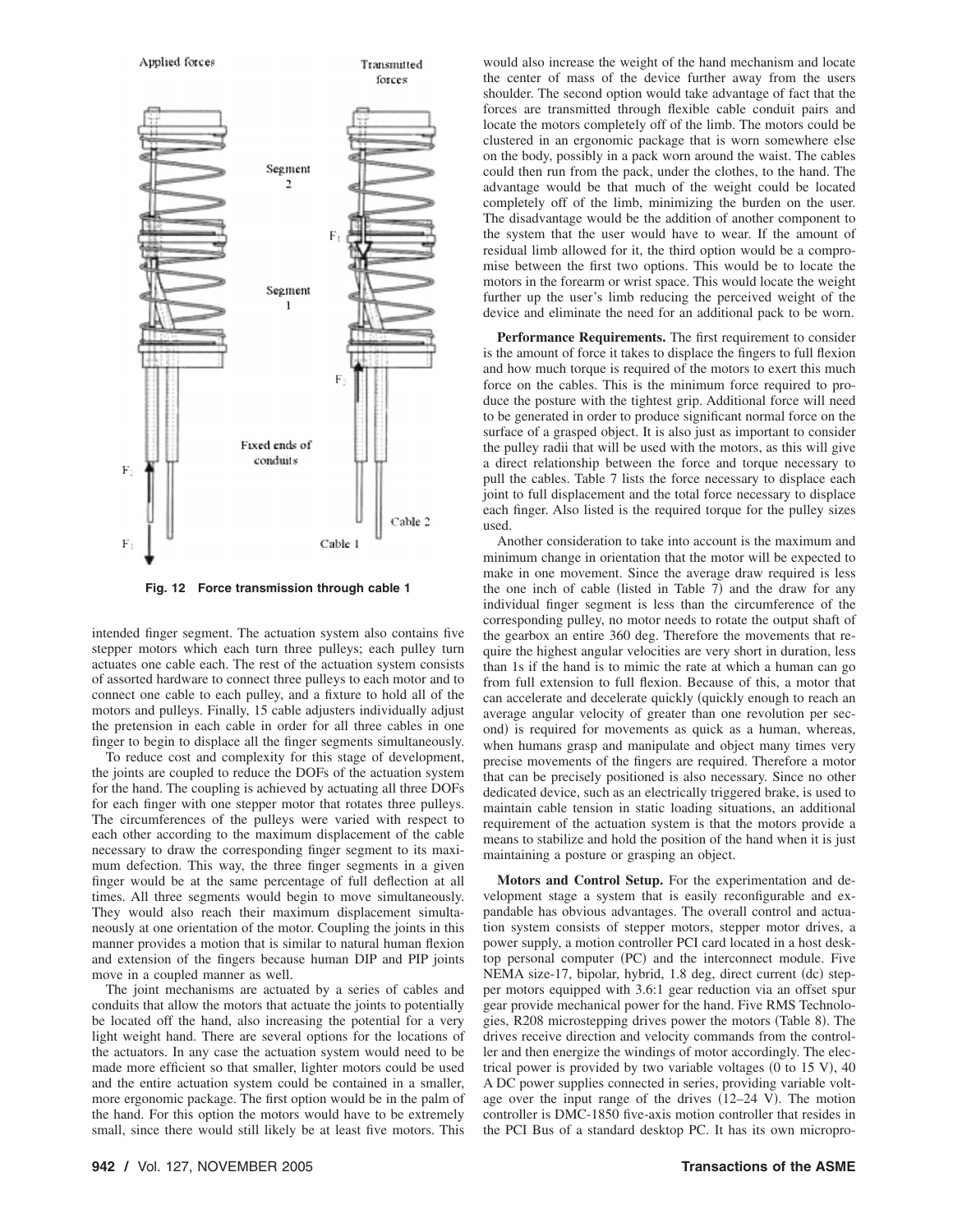Table 7 Force (applied to cable) and torque required to fully deflect each joint

|                               | Torque required to reach full flexion of fingers           |                                             |                                   |                                        |                                          |                                           |  |
|-------------------------------|------------------------------------------------------------|---------------------------------------------|-----------------------------------|----------------------------------------|------------------------------------------|-------------------------------------------|--|
| Joint                         | Cable<br>displacement to<br>maximum<br>deflection mm (in.) | Max load per<br>finger segment<br>$N$ (lbs) | Max load<br>per finger N<br>(lbs) | Pulley radius<br>$mm$ (in.)            | Torque per joint<br>$N$ m (oz in.)       | Total torque per<br>finger $N$ m (oz in.) |  |
| $1 - 1$<br>$1 - 2$<br>$1 - 3$ | 20.1(0.79)<br>20.1(0.79)<br>19.1(0.75)                     | 14.7(3.3)<br>9.3(2.1)<br>17.3(3.9)          | 40.9(9.2)                         | 4.3(0.170)<br>4.3(0.170)<br>4.1(0.162) | 0.063(8.9)<br>0.040(5.7)<br>0.071(10)    | 0.17(24.6)                                |  |
| $2 - 1$<br>$2 - 2$<br>$2 - 3$ | 22.1(0.87)<br>21.1(0.83)<br>18.0(0.71)                     | 10.7(2.4)<br>6.7(1.5)<br>18.7(4.2)          | 36.0(8.1)                         | 5.0(0.198)<br>4.8(0.189)<br>4.1(0.162) | 0.054(7.6)<br>0.032(4.5)<br>0.077(10.9)  | 0.16(23.0)                                |  |
| $3 - 1$<br>$3 - 2$<br>$3 - 3$ | 18.0(0.71)<br>20.1(0.79)<br>30.0(1.18)                     | 14.7(3.3)<br>10.7(2.4)<br>56.0(12.6)        | 81.4(18.3)                        | 4.1(0.162)<br>4.6(0.180)<br>6.9(0.270) | 0.060(8.5)<br>0.048(6.8)<br>0.385(54.5)  | 0.49(69.8)                                |  |
| $4 - 1$<br>$4 - 2$<br>$4 - 3$ | 17.0(0.67)<br>16.0(0.63)<br>30.0(1.18)                     | 12.5(2.8)<br>48.5(10.9)<br>20.0(4.5)        | 81.0(18.2)                        | 4.4(0.175)<br>4.1(0.162)<br>7.7(0.303) | 0.054(7.7)<br>0.199(28.2)<br>0.154(21.8) | 0.41(57.7)                                |  |
| $5 - 1$<br>$5 - 2$<br>$5 - 3$ | 17.0(0.67)<br>17.0(0.67)<br>16.0(0.63)                     | 13.8(3.1)<br>21.8(4.9)<br>24.9(5.6)         | 60.1(13.5)                        | 4.4(0.175)<br>4.4(0.175)<br>4.1(0.162) | 0.060(8.5)<br>0.097(13.8)<br>0.102(14.4) | 0.26(36.7)                                |  |

cessor and memory and performs all of the motion commands internally without using the computers resources. The interconnect module is basically an extension of the motion controller and provides terminals to handle all of the input/output (I/O) for the motion controller. This includes committed I/O for each axis along with several digital and analog inputs and outputs, which allows for a great deal of expandability ideal for this stage of development.

This system provides excellent performance characteristics, in terms of angular resolution, holding and running torque, acceleration, suitable for actuating the hand mechanism. The angular resolution of the motors allows for very precise control of the cable displacement and, therefore, hand posture. The current actuation and control system provides an excellent means of actuating the hand for the purpose of developing and refining the hand mechanism itself. Further refinement of the actuation system must be made before it is suitable to be worn as part of a prosthetic device.

These torque and velocity figures refer to torque and velocity after gear reduction and not torque and velocity of the motor itself. Holding torque, or the torque the motor provides to keep the hand static, is critical to maintaining a grasp. The holding torque produced when the maximum current is supplied to the windings while the motor is stationary would be approximately equal to the maximum running torque, but the friction associated with the gear reduction increases this amount. The amount of torque produced provides tension on the cables that is quite sufficient (over twice the amount required for full deflection of the fingers) for posturing the hand and providing gripping force. Any amount of current up to the maximum rated current of the motor can be passed through the windings of a stepper motor to produce holding torque. The drives used have an automatic current cutback feature that can be enabled, which automatically reduces the current to 23% of the maximum current setting during holding conditions. This reduces the rate of energy consumption and still provides excellent holding torque. When no power is supplied to the motors, there is a small amount of holding torque still present due to the magnetic interaction of the magnetized rotor and the stators of the motor. This torque is multiplied by the gear reduction, however it is insufficient to provide enough gripping force in most situations.

**Motion Control.** The user can send explicit keyboard commands to the controller for execution such as specific relative position moves with a defined acceleration, deceleration, and velocity. This of course, is a very basic way of controlling the hand and is only useful for developmental purposes. This method does not allow for the possibility of executing a coordinated series of motions. Fortunately, there is a software development kit provided with the controller that allows interaction with an executable written in any one of a number of programming languages.

One of the most difficult aspects of developing a hand mechanism that could potentially be used as the major component of a prosthetic system with a large number of DOFs is a user interface. Many currently available prosthetics use myoelectric signals from the residual muscles to control grasping. However, for a user to consciously control more than one or two DOFs individually, is too mentally complex and would make the device too cumbersome to use. Control of a large number of DOFs is impossible unless some sort a hierarchical control scheme can be developed to simplify the commands the user must provide and coordinate many DOFs. A motion control system that used this sort of control scheme would receive just a few high level commands from the user and then send many coordinated low level commands to the motor that govern the motion of the hand. This sort of motion control scheme would be most useful when it was given additional

| Table 8 |  |  | <b>Actuation system specifications</b> |
|---------|--|--|----------------------------------------|
|---------|--|--|----------------------------------------|

| Drive<br>(stationary)                | Maximum angular<br>resolution (degrees) | Maximum linear<br>resolution of cable (mm) |
|--------------------------------------|-----------------------------------------|--------------------------------------------|
| RMS Technologies<br>R <sub>208</sub> | 0.5                                     | 0.036                                      |
| Microstepping,<br>current limiting   | 0.0625                                  | 0.0045                                     |
|                                      |                                         |                                            |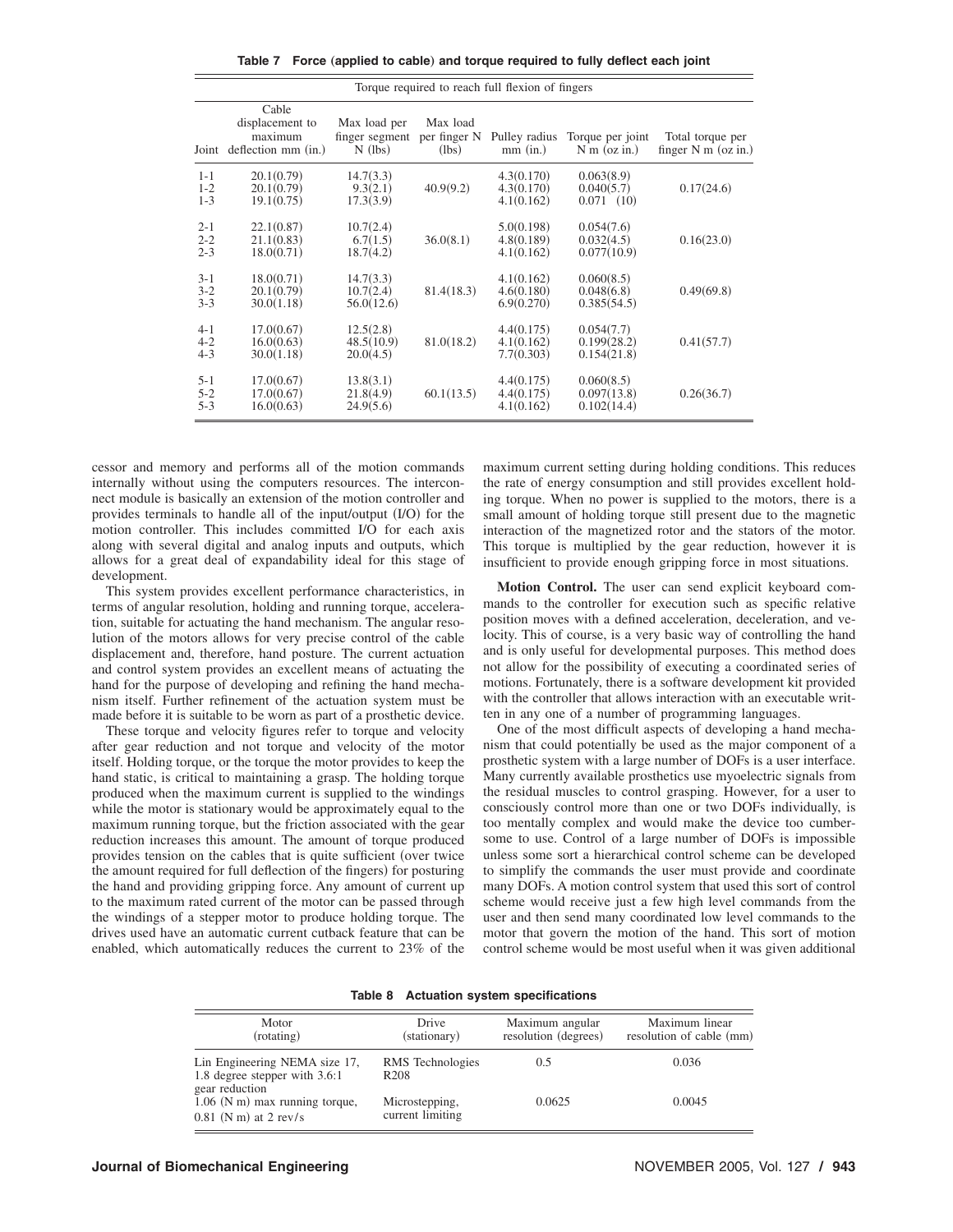

**Fig. 13** State activation chart (see Ref. [17])

information other than input form the user, such as feedback from sensors that could be embedded in the hand. For instance, pressure sensors could be embedded in the inside surface of the fingers and the surface of the palm and be used to signal to motion control system when contact with an object has been made  $[6,9]$ . In fact, a hierarchical control scheme is probably necessary for any prosthesis with more than just one or two degrees of freedom.

One hierarchical control scheme was explored to evaluate the capabilities of the hand and demonstrate its use in a real-world application. Knutson et al. [17] developed a control scheme simulating state activation of a neuroprosthesis using two myoelectric signals, from the wrist extensor and flexor muscles. Sensors were implanted in patients' wrist flexor and extensor muscles, and then both myoelectric signals were monitored. The flexor myoelectric signal was then used to represent an *x* coordinate; the extensor myoelectric signal was used to represent a *y*- coordinate, which together corresponded to a location on a state activation chart (Fig. 13).

The signal space is divided into four regions, "Hold," "Open," "Close," and "Change Grasp Pattern." When the Hold command is active, which corresponds to both sets of muscles being at rest, the hand mechanism stays in its current posture. When the extensor muscles are excited, the Close command is activated, which causes the hand to tighten its grasp. Likewise, when the flexor muscles are excited, the Open command is activated widening the grasp. When both sets of muscles are excited, the Change Grasp Pattern command is activated; it can be used to toggle between different grasping postures, such as cylindrical, spherical, pinch, and key grasps. These grasps could be ordered in a series. Each time the control point moves from another region into the Change Grasp Pattern region the next grasp patter in the series could be activated, allowing the user to cycle through the series in order to select the desired grasp.

To incorporate this control scheme to operate the hand, software was developed to use a joystick to simulate the myoelectric signals. The joystick, which contains two linear potentiometers that are each manipulated by one DOF of the joystick, is connected to the interconnect module. The voltage across the two potentiometers is monitored. One DOF simulates the extensor myoelectric signal, while the other simulates the flexor myoelectric signal in the same manner as the above-mentioned neuroprosthesis. Proportional control has been developed by bringing into







 $(c)$ 



**Fig. 14** (a) Grasping a ball, (b) grasping a key, (c) grasping a ball, (d) grasping a cylinder

correspondence the distance traveled into either the Open or Close regions with how far the hand opens or closes. Joint limits are also incorporated.

**Posture and Grasping.** While the 15 DOFs of the current hand make the hand more complex than currently available hand devices, it is still far less than the human hand's 25 DOFs [18]. More DOFs, such as abduction and adduction of the fingers, could be obtained by adding more cables to some of the finger segments. These cables would then be simultaneously actuated to control flexion—extension as well as abduction—adduction [19]. This addition would greatly expand the grasping and posturing capabilities of the hand, although the inherent compliance of the flexible finger segments enables grasping of objects to work very well (Figs.  $14(a) - 14(d)$ ).

The cylinder shown in Fig.  $14(d)$  is a steel bar that weights approximately 350 and is 19 mm in diameter. The bar has two different surface finishes, a smooth one and a rough one. When only the smooth surface is gripped, the bar will slip if it is held in the vertical position. The bar stops slipping as soon as the rougher surface slides in between the index finger and thumb. However, this test was conducted with out the use of the cosmetic glove, which has a much higher coefficient of friction than the aluminum surface of the hand. This suggests an approximate minimum grasping force of over 5 N.

One potential problem in situations similar to the one shown in Fig. 14*(d)*, is that the weight of the grasped object can exert enough force on the fingers to cause enough deflection in the fingers perpendicular to the flexion/extension plane that the grasp will fail or the fingers deflect in an unnatural position. This is not the case in the test shown here, however, further tests would have to be conducted to determine the maximum weight that the hand is capable of holding in such a position.